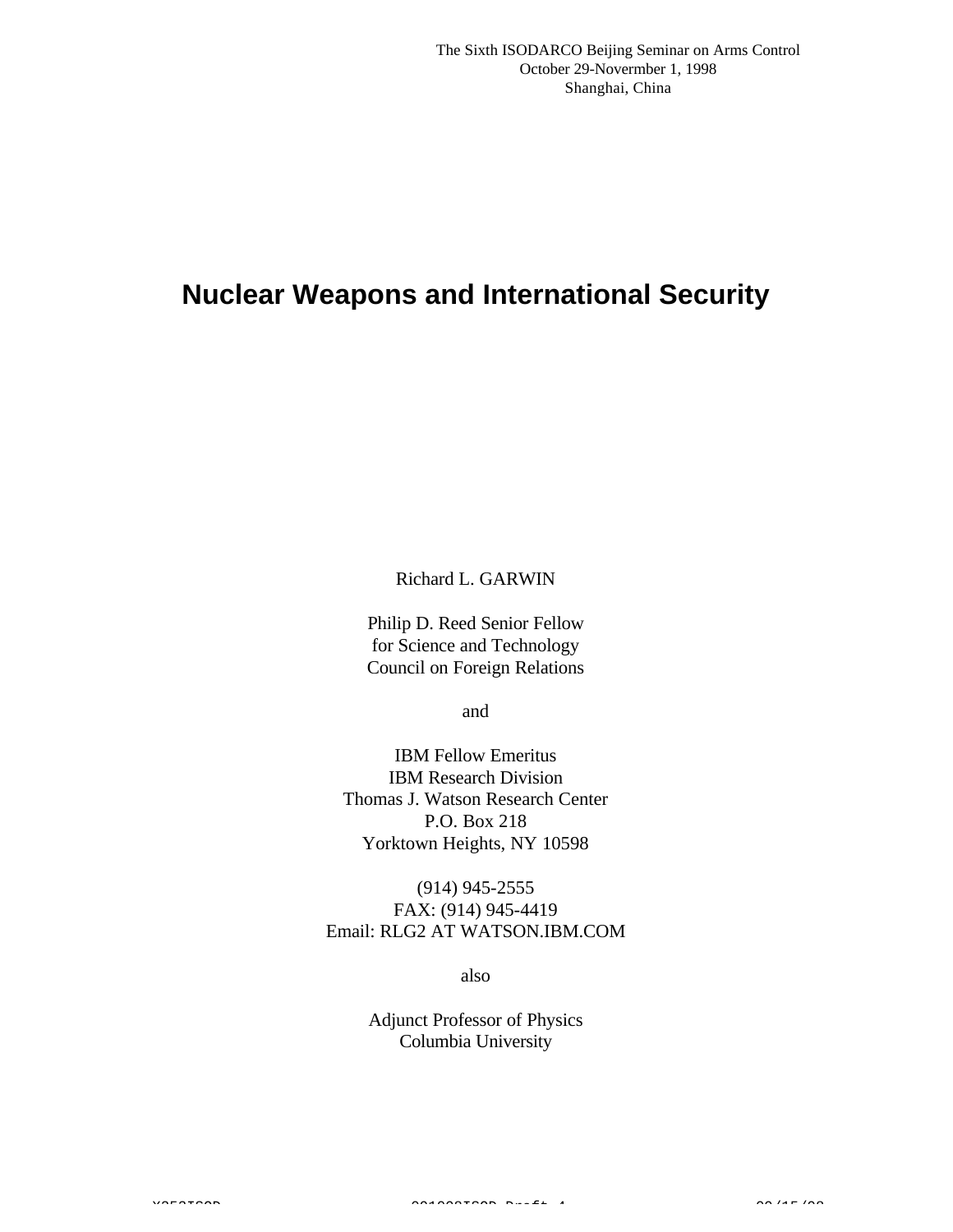## **Nuclear Weapons and International Security**

## **INTRODUCTION**

These are perilous times for international security and the advance of civil society. Although the Cold War between the Soviet Union and the West is over, and the fear and enmity have largely dissipated, on the order of half of the strategic weapons remain in existence, although fewer are deployed under the START I agreement that is now in force. Russia deserves enormous credit for having recovered all tactical nuclear weapons from outside the country in 1992, and all strategic weapons by 1996, except for those deployed on the strategic submarines. The political and economic chaos in Russia creates great concern over the security of nuclear weapons and fissionable materials against international theft, and the weapons that remain in the military forces are commanded and guarded by human beings who must be distracted by the events of the times. Elsewhere, covert nuclear weapon states have tested (India and Pakistan), demonstrating nuclear weapons of yield comparable with those that destroyed Hiroshima and Nagasaki. The nuclear weapon program in Iraq is in abeyance, and portions of the program in North Korea have been halted by the 1994 Framework Agreement in return for the 500,000 tons of fuel oil annually, while two light-water power reactors are being constructed in North Korea.

The Chemical Weapons Convention and the Biological Weapons Convention (CWC and BWC) have near-universal adherence, but many of the states that have signed still have CW and BW programs. And once BW procedures are perfected, and the means of delivery, everything can be sterilized and the system be weeks away from a capability to load and deliver tons of highly infectious (and in some cases contagious) diseases.

International terrorism has killed hundreds in a single incident, using cars or trucks loaded with explosives, and Aum Shinrikyo in Toyko has killed with chemical weapons delivered highly inefficiently, and attempted to kill multitudes with biological weapons.

At such a time, the 6th ISODARCO Beijing Seminar on Arms Control is an important opportunity to understand the problems and to sort out possible solutions. There is a hazard, however, in focusing on detailed research that concerns only a small part of the problem. So I will make comments on several of the main subjects of the Conference, and refer the interested reader to papers I have written recently that may be interest.

Some of the topics of the Conference have inevitable interactions. For instance, arms control and nuclear disarmament should facilitate non-proliferation, but the feeling that nuclear weapons and nuclear weapon materials are excess reduces greatly the value placed on them by their possessors, and tends to reduce the level of security that the society is willing to provide to protect them.

## **ARMS CONTROL AND NUCLEAR DISARMAMENT**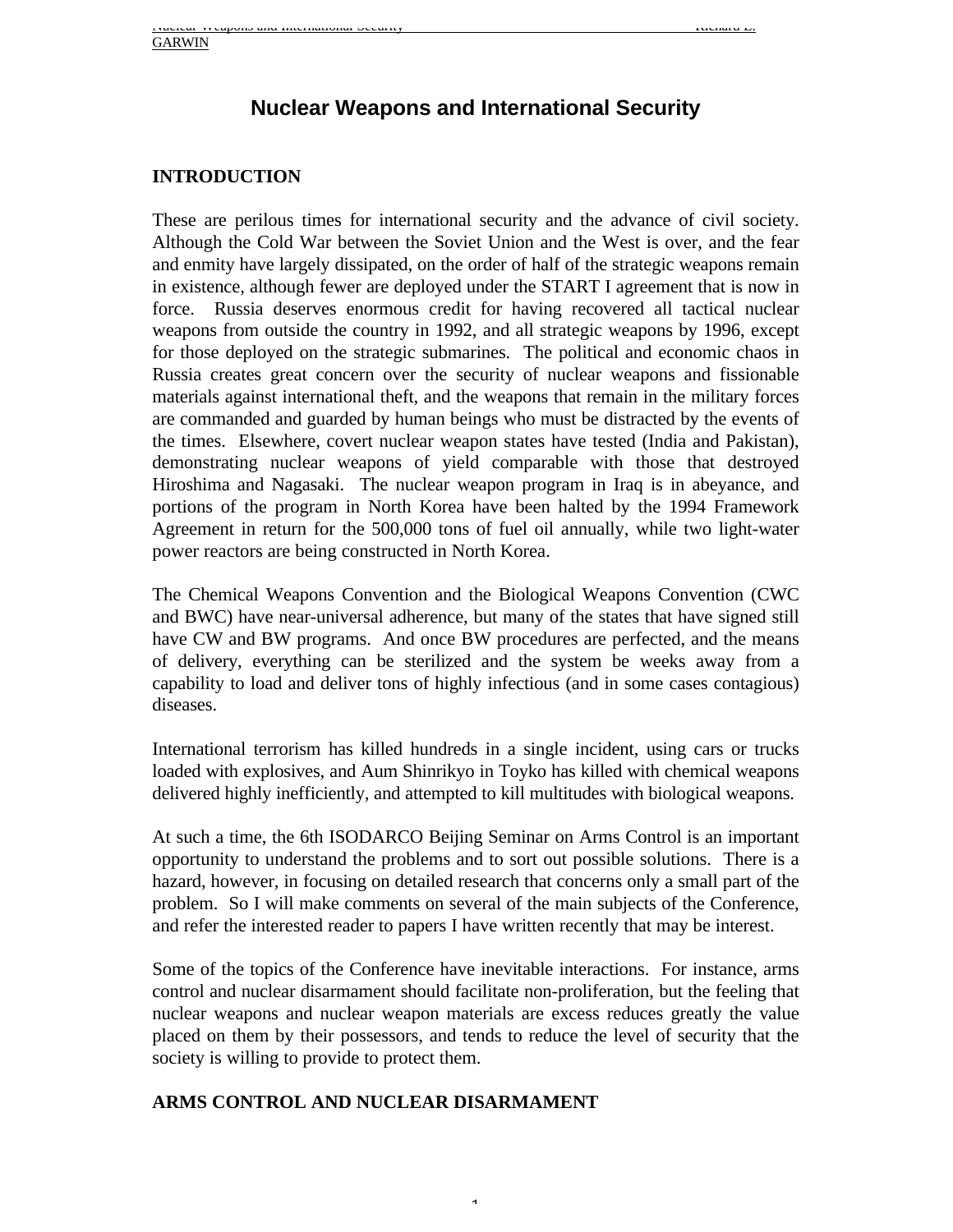#### Nuclear Weapons and International Security Richard L. **GARWIN**

For the first seven months of 1998, I served as a member of the nine-person Commission to Assess the Ballistic Missile Threat to the United States, chaired by former Secretary of Defense Donald H. Rumsfeld. The product-- a classified 207-page report-- was presented to the Congress on July 15, and at the same time a 30-page Executive Summary was made freely available, containing all the major conclusions of the Report. That Summary is available on the Web<sup>1</sup>. Our Commission unanimously concluded that international technical assistance was a major component of the evolution of long-range ballistic missiles, and that of the countries with declared enmity toward the United States, North Korea and Iran could have a test of an ICBM capable of reaching the United States within five years of making a decision to achieve it, given the infrastructure they have achieved for the development and manufacture of shortrange missiles, and so good have countries become at hiding their activities that we might not know that the decision had been made for several of those years. A flight test of a multi-stage missile would be observed, but following a successful flight test, a country could have several probably rather inaccurate ICBMs within a year or two. Because of the destruction of the missile infrastructure in Iraq, the Commission judged that it would take Iraq up to ten years to have an ICBM after the United Nations constraints are removed.

Earlier than the threat from ICBMs, however, the Commission noted the potential for launching short-range ballistic or cruise missiles from ships close to U.S. shores, especially from merchant ships in international waters that might not be suspected until they launched.

Finally, the Report notes the availability of bomblets for BW and CW payloads. In the interest of military effectiveness, it would be foolish to send a 500-kg or one ton payload of anthrax at a single point within a city. A nation capable of developing a long-range multi-stage missile could readily divide the BW or CW agent among 20 or 100 bomblets, dispensed as soon as the rocket engines had given the payload the specified velocity, so that each of the bomblets would penetrate to the ground before bursting.

## **NATIONAL MISSILE DEFENSE?**

The fact that there are undoubted capabilities to reach the United States with longrange missiles carrying nuclear warheads from Russia, Britain, France, and a few from China does not mean that the United States should deploy a National Missile Defense. There are many questions involved in making such a decision, but the first must be that the defense would be effective against the threat which provokes its deployment. Unfortunately, the kind of National Missile Defense that has been under consideration in the United States, using hit-to-kill interceptors to destroy incoming reentry vehicles above the atmosphere, has no likelihood of even minimal effectiveness by the time it is deployed, not only against the nations now possessing ICBMs but also against the missiles that might be built by North Korea or Iran.

 $\overline{a}$ 

At http://www.fas.org/rlg.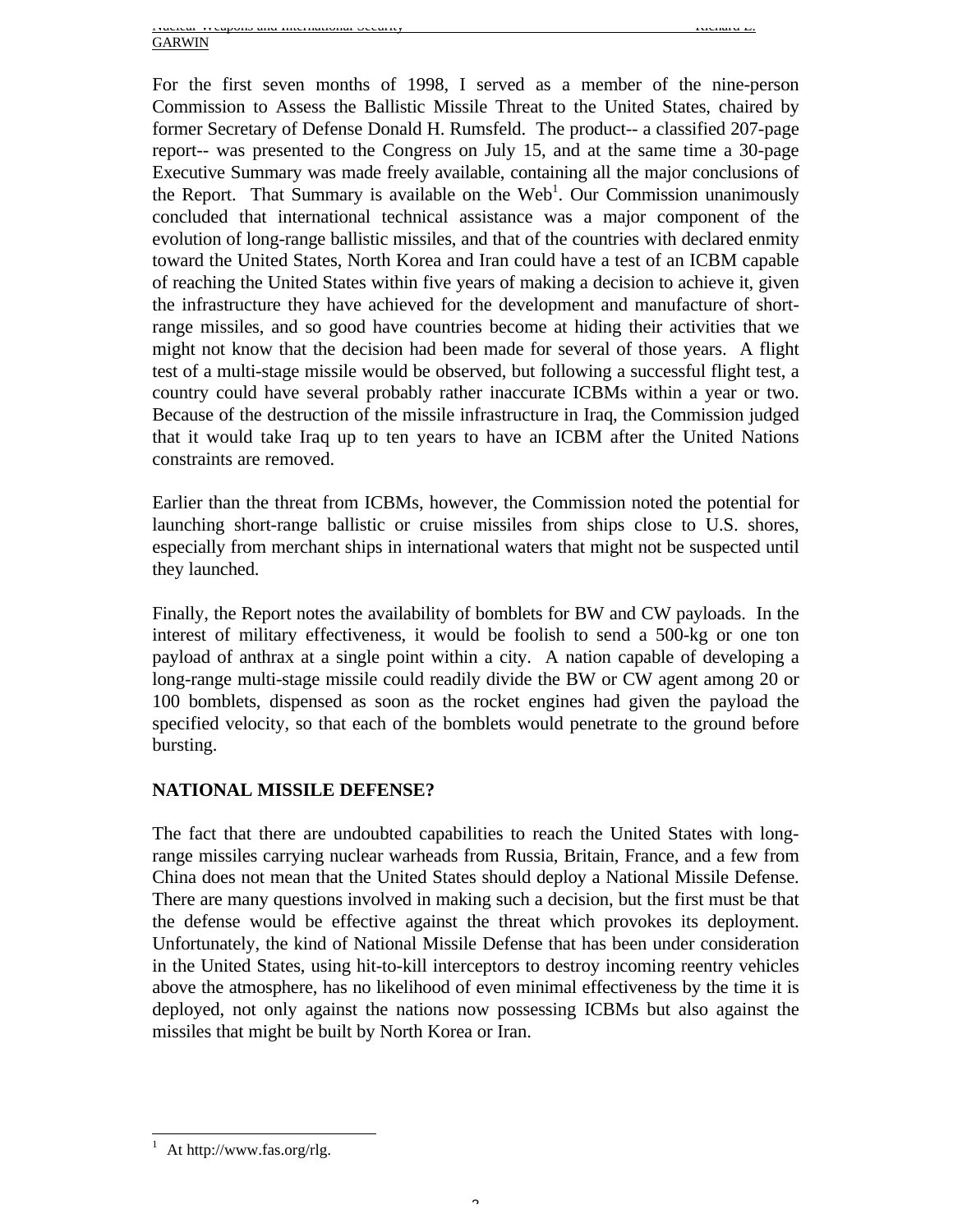#### Nuclear Weapons and International Security Richard L. **GARWIN**

 $\overline{a}$ 

The reasons are expressed in detail in several papers available on the Web site<sup>2</sup>. The simple reason is that any nation capable of building a long-range multi-staged missile would be equally capable of providing it with penetration aids against these exoatmospheric intercepts. One of the most useful penetration aids is a large balloon, perhaps 30 meters in diameter, that would inflate with the aid of a few-hundred grams of gas (in the vacuum of space) so that the interceptor when it struck the balloon would be unlikely to strike the warhead. And if the defense had enough time to strip the balloon with a specialized net and then attack the warhead that was revealed (by a second interceptor), one could use a second enclosing balloon.

A second countermeasure would be a small enclosing balloon around the reentry vehicle, together with a considerable number of similar balloons that were empty. Measures have long been published for matching the infrared signature of the warhead in its balloon. "Anti-simulation" plays an important role-- covering the warhead so that it resembles an inexpensive decoy, rather than building decoys to match a warhead with a form finely crafted at great expense.

## **NON-PROLIFERATION AND INTERNATIONAL SECURITY**

In this regard, one of the major concerns is the acquisition of fissile materials to make nuclear weapons by nations that have agreed not to do so, or by non-national groups. There has been a persistent myth that reactor-grade plutonium from the power reactor fuel cycle cannot be used to make nuclear explosives, but this myth is entirely wrong.

According to highly reliable publications<sup>3</sup> making a nuclear weapon from reactorgrade plutonium is little different in kind from the use of weapon-grade material. A more detailed analysis of this is to be found in a recent paper<sup>4</sup> published in Japanese and now available also in English on the FAS Web site.

Much has been written about the hazards of fissile materials, to which literature I have contributed<sup>5</sup>. There is, in addition to the more than 100 tons of separated reactor-

<sup>2</sup> Garwin, R.L. "Keeping Enemy Missiles at Bay," Op-Ed in *The New York Times*, July 28, 1998.

<sup>&</sup>lt;sup>3</sup> Holdren, J.P., (Chair), Kelleher, C.M., (Vice Chair), Panofsky, W.K.H., (Plutonium Study Chair), Baldeschwieler, J.D., Doty, P.M., Flax, A.H., Garwin, R.L., Jones, D.C., Keeny, S.M., Lederberg, J., May, M.M., Patel, C.K.N., Pollack, J.D., Steinbruner, J.D., Wertheim, R.H., Wiesner, J.B. "Management and Disposition of Excess Weapons Plutonium," Report of the National Academy of Sciences, Committee on International Security and Arms Control, Chair, January 1994, (available at www.nap.edu).

<sup>&</sup>lt;sup>4</sup> Garwin, R.L., "Reactor-Grade Plutonium Can be Used to make Powerful and Reliable Nuclear Weapons: Separated plutonium in the fuel cycle must be protected as if it were nuclear weapons," published in Japanese Newsletter *NIS* (Nuclear Information Service), August 26, 1998.

<sup>5</sup> Garwin, R.L. "Two tracks are better than one", Letter to the Editor in *Bulletin of the Atomic Scientists*, March/April 1997, p. 3,60.

Garwin, R.L, "Disposition of Excess Weapon Plutonium and Uranium," presented at 4th Pugwash Workshop on The Future of the Nuclear Weapons Complexes of the U.S. and Russia, Moscow and Snezhinsk, September 9-13, 1997.

J.P. Holdren (Co-Chair), J. Ahearne, R.L. Garwin, W.K.H. Panofsky, J.J. Taylor, and E.P. Velikhov (Co-Chair), A.A. Makarov, F.M. Mitenkov, N.N. Ponomarev-Stepnoi, F.G. Reshetnikov "Final Report of U.S.-Russian Independent Scientific Commission on Disposition of Excess Weapons Plutonium", 1 June 1997. Garwin, R.L. "Post-Cold War World and Nuclear Weapons Proliferation"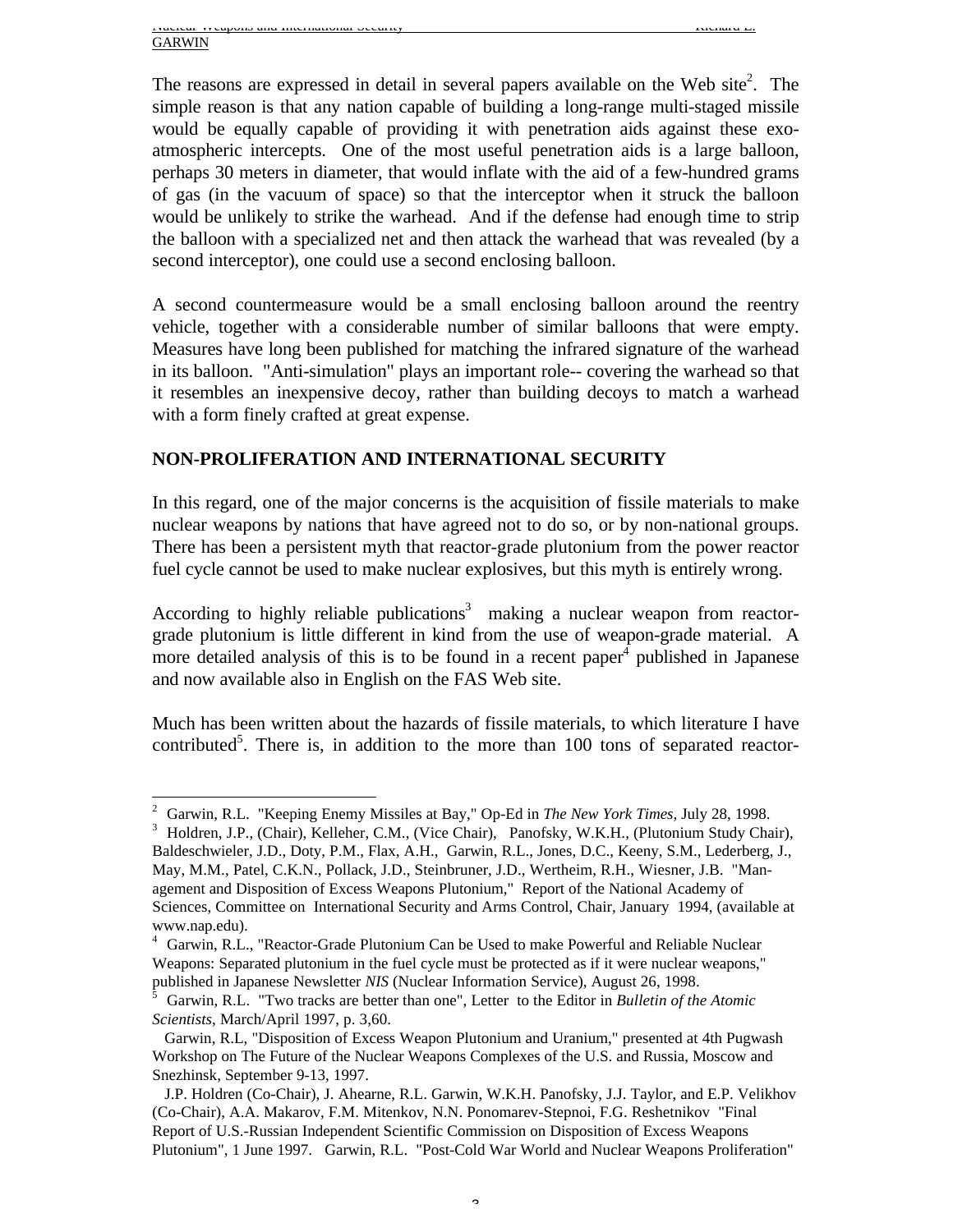#### Nuclear Weapons and International Security Richard L. **GARWIN**

 $\overline{a}$ 

grade plutonium from reprocessing of power-reactor fuel, a lot of excess weapongrade material from the armories of Russia and the United States, as these nations build down toward the START-II and (I hope) START-III levels and below. This will amount to more than 50 tons of weapon-grade plutonium on each side, and hundreds of tons of U-235. An important move to prevent this material dispersing or being stolen is the contract by the United States to buy 500 tons of Russian high-enriched uranium (HEU) over a period of 20 years, for a price on the order of \$12 billion. On the U.S. side, the United State Enrichment Corporation (USEC) was made the executive agent, but the situation is complicated by the privatization of USEC July 1, 1998. While USEC maintains that it is committed to executing the HEU deal, it is clearly in the interests of its stockholders to do this as slowly as possible, because USEC wants to sell uranium with which it was provided by the U.S. government, and furthermore wants to sell enrichment services, which are cheaper than the enrichment costs built into the Russia HEU. An account of a Council on Foreign Relations discussion of this problem will soon be found at the Council Web site- www.foreignrelations.org.

## **NUCLEAR SAFEGUARDS**

I suppose that my writings in this field might better fall under the topic "Non-Proliferation and International Security", insofar as they deal with activities under a Comprehensive Test Ban Treaty. I do not believe that the United States can design, build, and stockpile nuclear weapons in which it can have confidence without nuclear testing. Of course, there are some weapons which would very probably work, as is the case with the gun-type U-235 weapons, but the U.S. and (I believe) the other four nuclear weapon states will find it in their interests largely to reproduce a relatively small number of weapon types to maintain them in their inventory indefinitely.

The United States has a large \$4.5-billion annual funds program to ensure the viability of the nuclear weapon stockpile. The Science Based Stockpile Stewardship Program is a substantial part of this, and it consists of enhanced surveillance of the weapons, understanding of the origins of aging and of the results of aging. It supports also analyses of the small variations in manufacturing process or materials and their possible influence on the safety and reliability of the nuclear weaponry.

In a number of papers<sup>6</sup> I have written either individually or as part of the JASON group of consultants to the U.S. government, I have discussed these matters.

<sup>(</sup>as delivered) presented 04/19/96 at The 29th JAIF Annual Conference, Session 5 *"Nuclear Nonproliferation and Plutonium",* Nagoya, JAPAN.

Garwin, R.L. "I. Nuclear Warhead Dismantlement, Storage and Disposal" subtopic of the NATO Workshop on Global Stability Through Disarmament, 18th Session of the Planetary Emergencies Seminars, Ettore Majorana Centre for Scientific Culture, Erice, Sicily.

<sup>&</sup>lt;sup>6</sup> Garwin, R.L. "The Future of Nuclear Weapons Without Nuclear Testing," in Arms Control Today, Nov./Dec. 1997.

Garwin, R.L. "Nuclear Arms Builders Move From Creators to Custodians," Letter to the Editor, *The New York Times*, January 7, 1997

Garwin, R.L. and Simonenko, V.A. "Nuclear Weapon Development Without Nuclear Testing?", prepared for the Pugwash Workshop on PROBLEMS IN ACHIEVING A NUCLEAR-WEAPON-FREE WORLD, October 25-27, 1996, London, ENGLAND.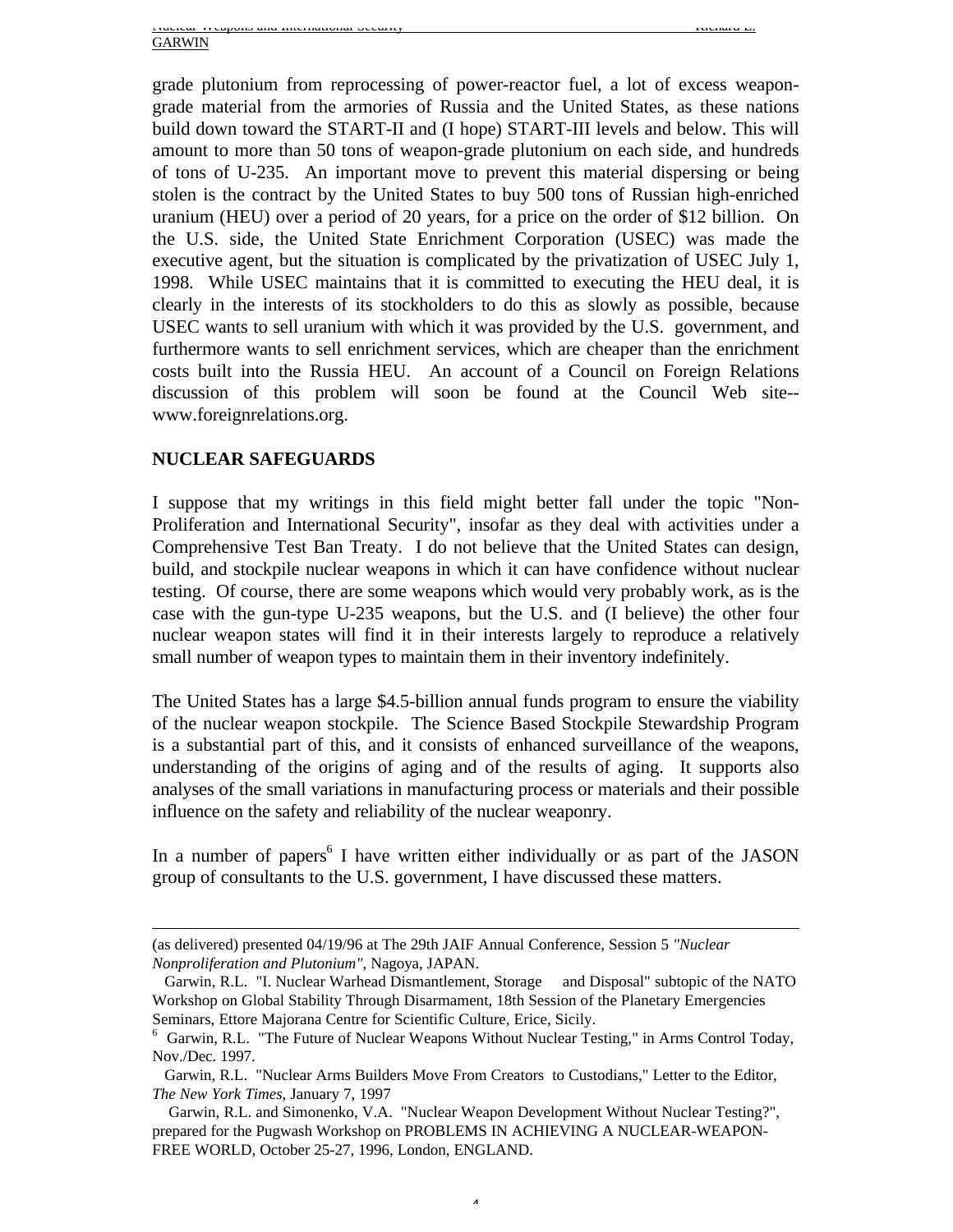$\overline{a}$ 

It is not true that the greatly expanded Accelerated Scientific Computing Initiative (ASCI) has the purpose of allowing the United States to simulate in all detail what goes on in a nuclear explosion in order to replace nuclear explosive testing by computation in making new nuclear weapons. It should be used, in my opinion, to enhance the confidence one has in the reliability of nuclear weapons that are conservatively remanufactured, making as few changes as possible in the materials and in the processes. I emphasize in my own advice to the U.S. government that it is likely to cost far less and be more satisfactory to reproduce what might be imagined to be obsolete processes in making remanufacturing parts of nuclear weapons that cannot be fully tested. Of course, the firing capacitors, radar fuzes, power supplies, and all such elements of a nuclear weapon are fully subject to test without a nuclear explosion. They can and should be replaced and upgraded on an economics-driven basis. That is, when the cost of building the systems to origin design (like the electro-mechanical elements of the Permissive Action Link) becomes high enough, then a development program is worthwhile to use modern low-cost electronics to do the same job. But because so few weapons will remain in the inventory in comparison with the peak stockpile numbers, the day when this needs to be done is put off.

The United States will need to produce tritium at a certain level on the order of 1 kg per year ultimately to maintain a stockpile in the START-II range. But it will not be necessary to have new tritium supplies until the year 2010 at the earliest, since one can scavenge tritium from obsolete weapons which existed in much greater numbers. Because tritium has a 12-year half-life, if the number of nuclear weapons that need to be provided with tritium is reduced by a factor two or more every 12 years, one will never need to make new tritium. And if one delays the acquisition of a source of tritium, the amount that needs to be supplied annually (in the face of ongoing reduction) will be smaller. Some technologists and some localities (and their representative in Congress) favor a large proton accelerator to regenerate tritium from its decay product He-3. The alternative major source under consideration is for the U.S. government to buy an operating commercial (or to complete a partially finished) power reactor and to make tritium from Li-6 targets within the reactor, while producing and selling electrical energy.

A third approach would be for the United States to buy tritium from Russia, which would be available at much lower prices than the domestic production of tritium even in a commercial reactor.

It is important for economy and for the work that would otherwise be done in the U.S. military and nuclear weapons programs to obtain the tritium at the least reasonable cost, and that is why I urge that the U.S. obtain its tritium from Russia. The next least costly approach would be to irradiate Li-6 targets in commercial reactors, and there the U.S. ought to buy an operating but not very profitable reactor for a few tens of millions of dollars rather than pay the \$1 billion or more that is required to complete a reactor that was partially built by the Tennessee Valley Authority (TVA).

Garwin, R.L. "The Maintenance of Nuclear Weapon Stockpiles Without Nuclear Explosion Testing", 24th Pugwash Workshop on Nuclear Forces "Nuclear Forces in Europe", London, ENGLAND, September 22-24, 1995.